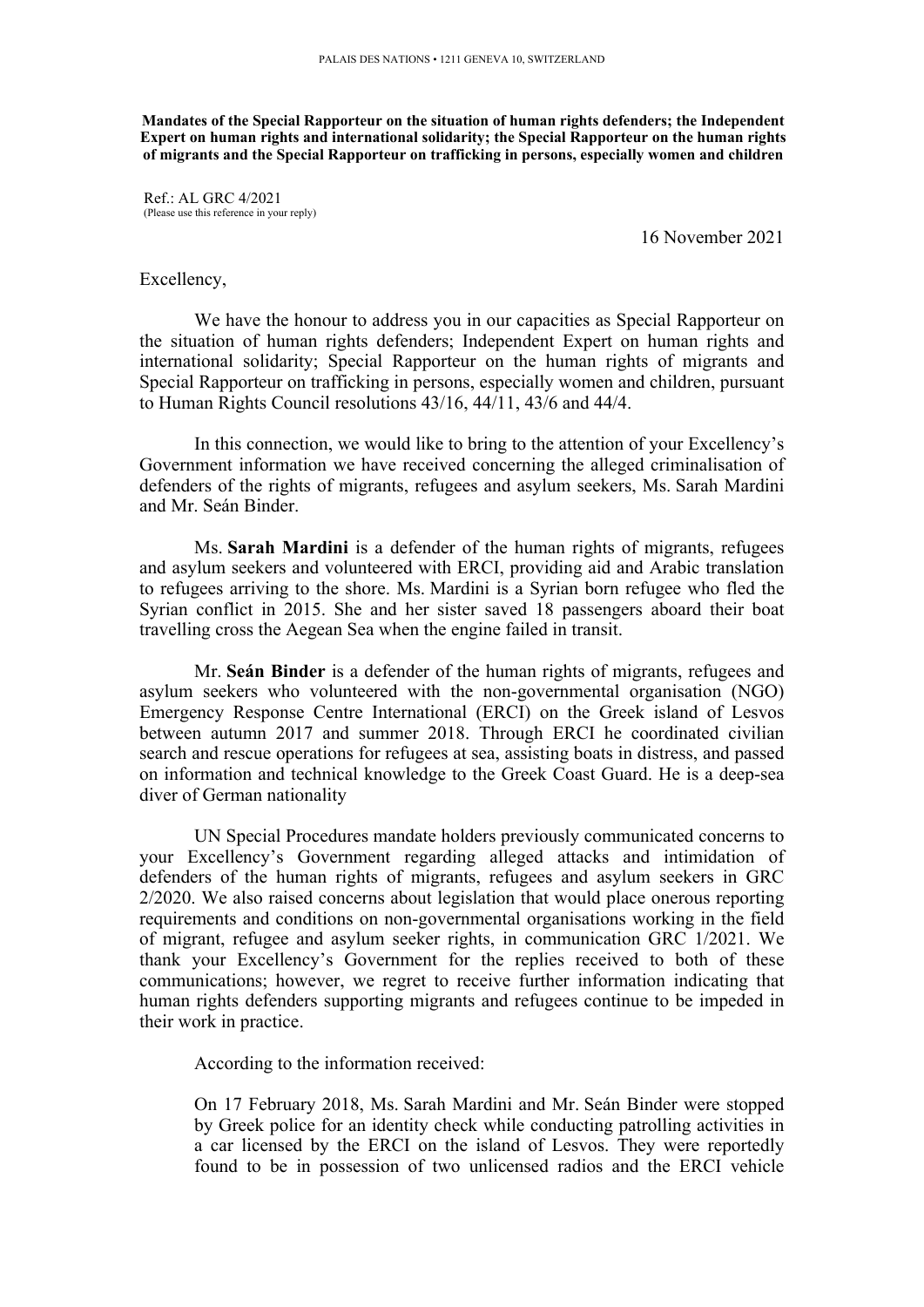which they were driving was found to have fake military plates hidden beneath the regular license plate. Ms. Mardini and Mr. Binder were held for 48 hours and released without charges.

Police investigations reportedly continued thereafter, coming to <sup>a</sup> conclusion in July 2018. On 21 August 2018, Ms. Mardini and Mr. Binder were rearrested and accused of "espionage", "disclosure of State secrets", "facilitation of illegal entry", "membership of <sup>a</sup> criminal organisation", "money laundering", "fraud", "unlawful use of radio frequencies" and "forgery". They were held in pre-trial detention for 107 days, being released on bail on 4 December 2018.

Upon release, Ms. Mardini was subject to <sup>a</sup> re-entry ban, which prevents her from entering Greek territory even to presen<sup>t</sup> herself for <sup>a</sup> trial. Ms. Mardini'<sup>s</sup> lawyers have appealed against decision, requesting that she be allowed to attend her trial. On 12 November 2021, the re-entry ban against Ms. Mardini was upheld.

Reportedly, there are several irregularities in the justification for the charges against Mr. Binder and Ms. Mardini, including that they were not in Lesvos at the time of some of the alleged incidents. In addition, other charges brought against them appear to be based on the legitimate activities of search and rescue organisations, which is in line with international maritime and international law. For example, their legal activities to help boats in distress allegedly formed the basis of the charge of "facilitating illegal entry". The alleged administrative offenses of ERCI, such as lack of valid radio licenses, were considered to be serious criminal activities, such as espionage, by Ms. Mardini and Mr. Binder, of which there is no evidence of them committing. With regards to the military plates found behind the regular plates, the prosecution reportedly argues that the human rights defenders intentionally placed them there to allow them to gain access to restricted military areas of the beach. However, the vehicle in question reportedly had two large emblems on both sides, which clearly identifying the car with the NGO.

On 18 November 2021, <sup>a</sup> hearing will be held for the two human rights defenders on the misdemeanours of "espionage", "disclosure of State secrets", "unlawful use of radio frequencies" and "forgery". The prosecution has not concluded its investigation into the remaining felonies. If convicted on all charges, the human rights defenders could face up to 25 years in prison. A lengthy delay of over two years has already passed since the arrest and accusation of Ms. Mardini and Mr. Binder on these charges.

Several other defenders of the human rights of migrants, refugees and asylum seekers have also reportedly ceased or severely reduced their activities due to difficulty registering their non-governmental organisation and/or fear of retaliation. There are currently no active search and rescue boats on the island of Lesvos.

Without prejudging the accuracy of the allegations, we wish to express our deep concern regarding the criminal proceedings against Mr. Binder and Ms. Mardini, which we fear could amount to the criminalisation of their work protecting the right to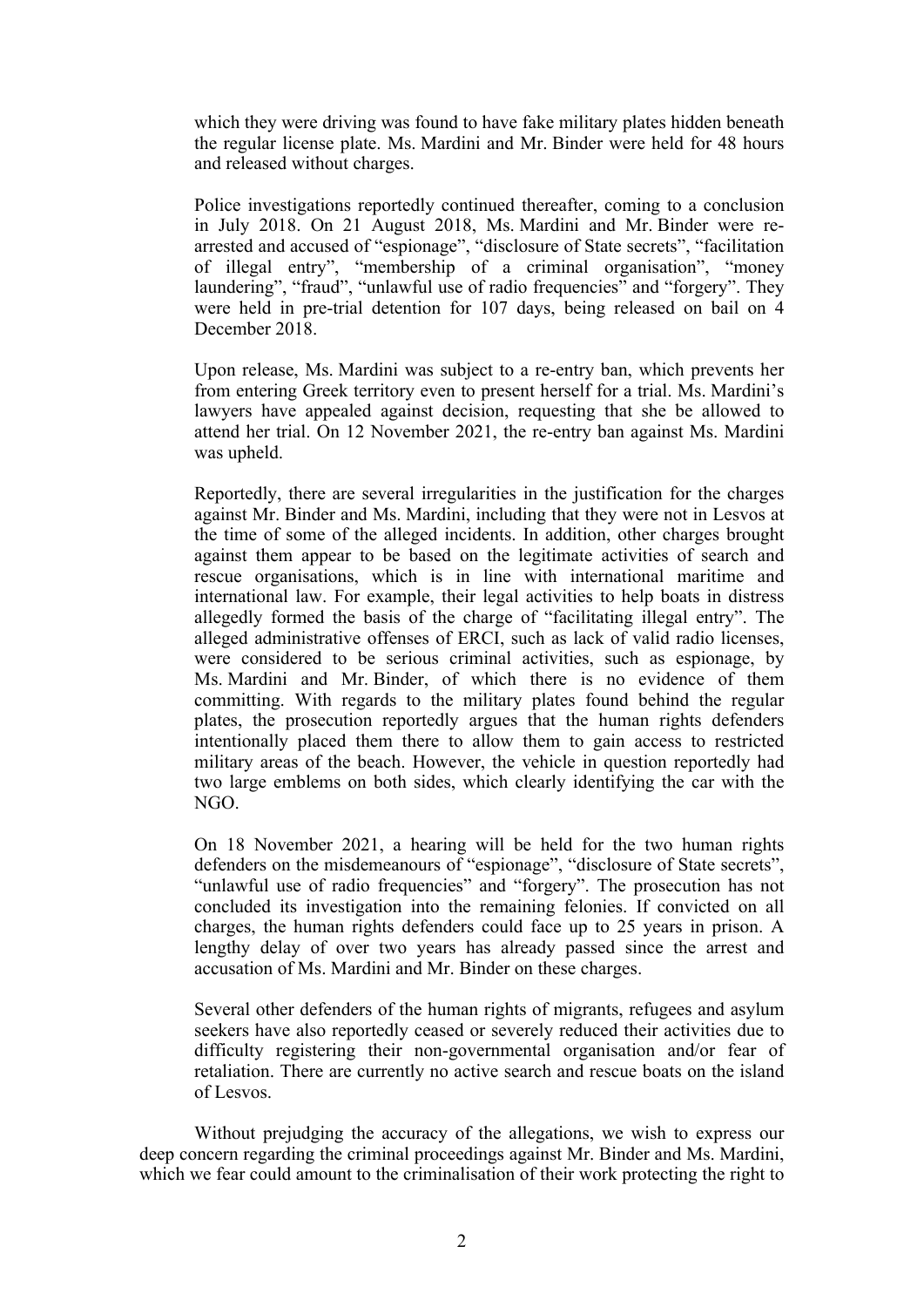life at sea and providing vital aid to migrants and refugees. Of particular concern are allegations of reported irregularities in the charges against Ms. Mardini and Mr. Binder and the re-entry ban against Ms. Mardini, which may deprive her of her right to <sup>a</sup> fair trial. We are additionally concerned by charges that appear to conflate search and rescue operations with "facilitating illegal entry", <sup>a</sup> serious felony in Greek law. We are furthermore concerned by the prolonged pre-trial detention of the defenders and the pace of the investigation into the crimes for which they are charged. We fear this may deter others from carrying out legitimate human rights work until <sup>a</sup> verdict is reached, for fear of similar proceedings against them.

In this regard, we fear the charges brought against Ms. Mardini and Mr. Binder to be representative of the shrinking space in Greece for those wishing to take peaceful action to ensure respec<sup>t</sup> for the rights of migrants and refugees, including at sea. If found to be guilty, we are profoundly concerned for the precedent this would set to target other human rights defenders who currently, or in the past, have engaged in lifesaving human rights work, often at grea<sup>t</sup> personal risk. Taken with Joint Ministerial Decision 10616/2020 and Law 4686/2020 (see GRC 1/2021), which allegedly imposed onerous legal requirements and conditions on the registration of NGOs working in the field of migrant and refugee rights, we are concerned that there will be little remaining space for human rights defenders to carry out their legitimate work on the human rights of migrants and refugees, and to provide assistance to trafficked persons.

In connection with the above alleged facts and concerns, please refer to the **Annex on Reference to international human rights law** attached to this letter which cites international human rights instruments and standards relevant to these allegations.

As it is our responsibility, under the mandates provided to us by the Human Rights Council, to seek to clarify all cases brought to our attention, we would be grateful for your observations on the following matters:

- 1. Please provide any additional information and/or comment(s) you may have on the above-mentioned allegations.
- 2. Please provide information on the factual and legal bases for the charges against Mr. Binder and Ms. Mardini. Please explain how these charges are consistent with Greece'<sup>s</sup> obligations under international law.
- 3. Please explain how Ms. Mardini'<sup>s</sup> re-entry ban is consistent with Greece'<sup>s</sup> obligations under international law with reference to the right to <sup>a</sup> fair trial.
- 4. Please provide information on the measures in place to ensure that human rights defenders supporting the rights of migrants, trafficked persons, refugees and asylum seekers can carry out their legitimate work without fear of criminalization or retaliation of any sort, from State and non-State actors.
- 5. Please provide information on the reasons for the delay of over twoyears between the beginning of investigations into the misdemeanors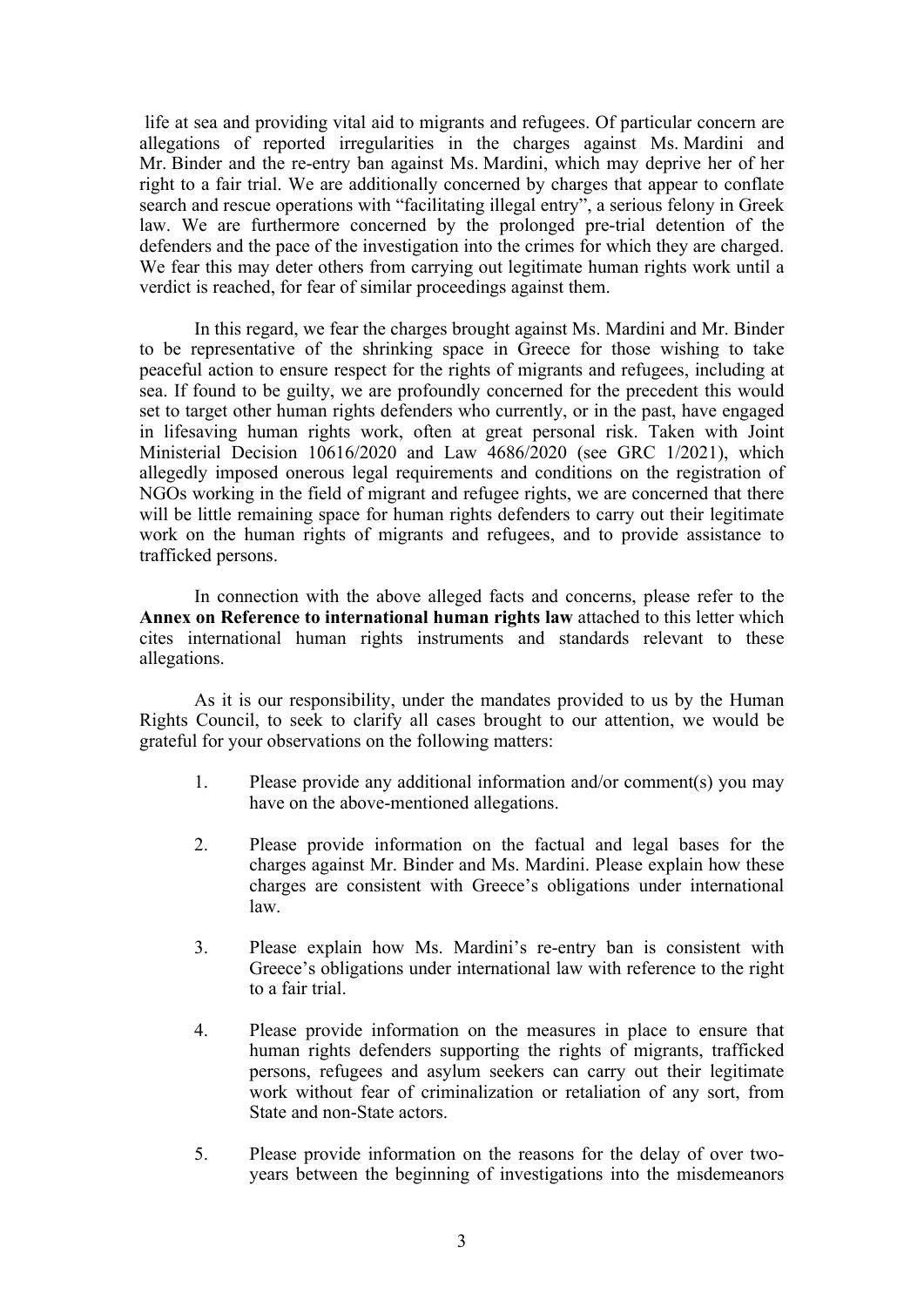and the beginning of the corresponding trial. Please also provide information on the status of the investigation into the felonies, and the reasons for which the investigation has ye<sup>t</sup> to be concluded.

This communication and any response received from your Excellency'<sup>s</sup> Government will be made public via the communications reporting [website](https://spcommreports.ohchr.org/) within 60 days. They will also subsequently be made available in the usual repor<sup>t</sup> to be presented to the Human Rights Council.

While awaiting <sup>a</sup> reply, we urge that all necessary interim measures be taken to halt the alleged violations and preven<sup>t</sup> their re-occurrence and in the event that the investigations suppor<sup>t</sup> or sugges<sup>t</sup> the allegations to be correct, to ensure the accountability of any person(s) responsible for the alleged violations.

We may publicly express our concerns in the near future as, in our view, the information upon which the press release will be based is sufficiently reliable to indicate <sup>a</sup> matter warranting immediate attention. We also believe that the wider public should be alerted to the potential implications of the above-mentioned allegations. The press release will indicate that we have been in contact with your Excellency'<sup>s</sup> Government'<sup>s</sup> to clarify the issue/s in question.

Please accept, Excellency, the assurances of our highest consideration.

Mary Lawlor Special Rapporteur on the situation of human rights defenders

Obiora C. Okafor Independent Expert on human rights and international solidarity

Felipe González Morales Special Rapporteur on the human rights of migrants

Siobhán Mullally Special Rapporteur on trafficking in persons, especially women and children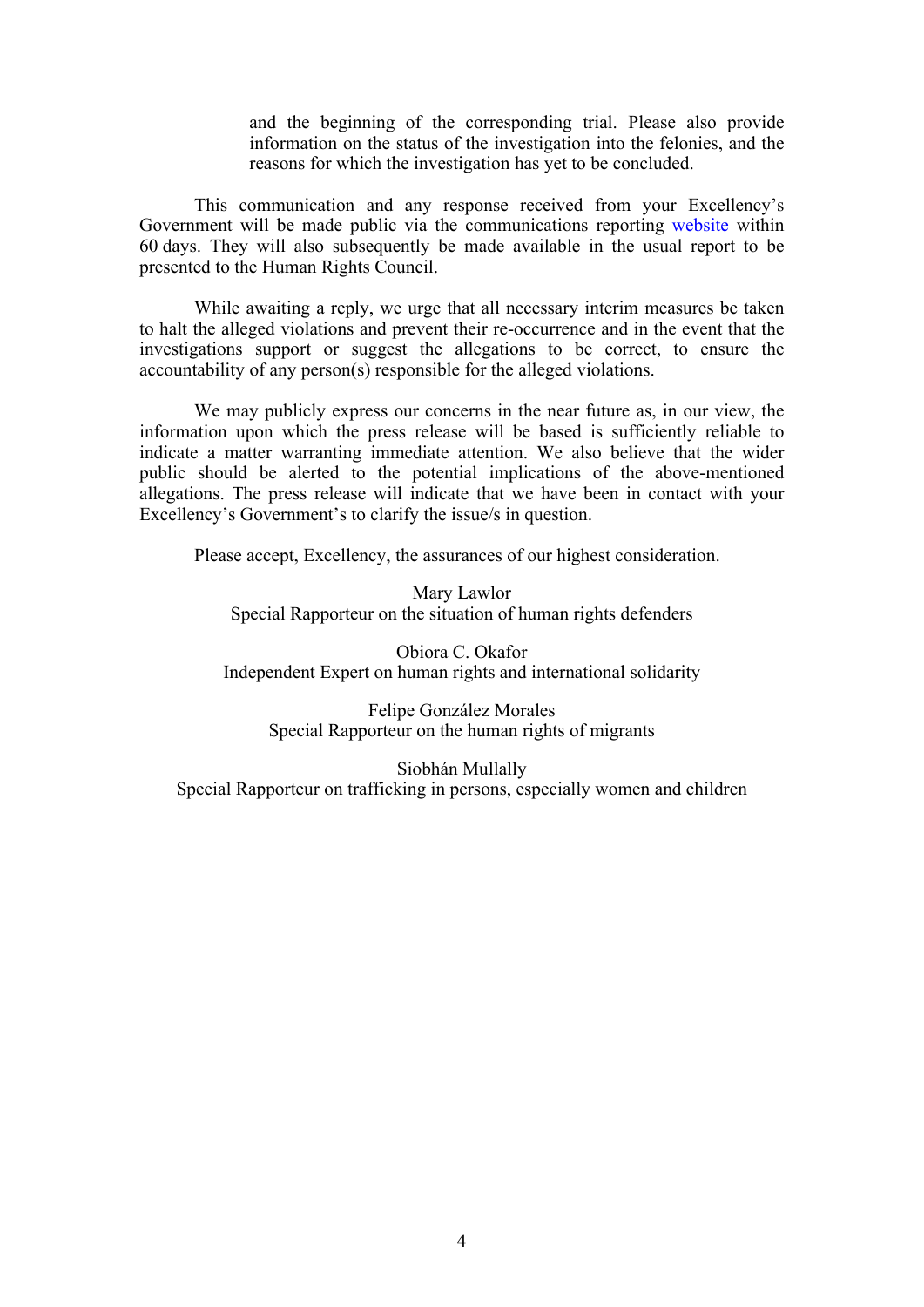## **Annex**

## **Reference to international human rights law**

The above mentioned allegations appear to be in contravention with the right to freedom of association under article 22 of the International Covenant on Civil and Political Rights (ICCPR), acceded to by Greece in 1997, which requires States parties to take positive measures to create an enabling environment for associations. It is crucial that individuals exercising this right are able to operate freely without fear that they may be subjected to, for example, any threats, acts of intimidation or violence. States additionally have <sup>a</sup> negative obligation not to unduly obstruct the exercise of the right. Associations pursuing objectives and employing means in accordance with international human rights law should benefit from international legal protection (A/HRC/20/27, paras. 63-64).

In relation to Ms. Mardini'<sup>s</sup> case, we would like to draw the attention of your Excellency' Government to article 14 of the ICCPR, which guarantees the right to <sup>a</sup> fair trial, including the right to be tried in person, and to defend oneself in person. The imposition of <sup>a</sup> re-entry ban appears to be in violation of this right.

Furthermore, we wish to stress that the arbitrary imposition of travel bans against human rights defenders to preven<sup>t</sup> them from participating in human rights activities outside their country of residence is contrary to the spirit of Declaration on the Right and Responsibility of Individuals, Groups and Organs of Society to Promote and Protect Universally Recognize Human Rights and Fundamental Freedoms, also known as the UN Declaration on Human Rights Defenders.

We would also like to bring to the attention of your Excellency'<sup>s</sup> Government article 15(1) of the ICCPR, which requires that no individual should be held guilty of any criminal offence on account of any act or omission which did not constitute <sup>a</sup> criminal offence at the time when it was committed. Criminal laws should be sufficiently precise so it is clear what types of behaviour and conduct constitute <sup>a</sup> criminal offence and what would be the consequence of committing such an offence. This principle recognises and seeks to preven<sup>t</sup> that ill-defined and/or overly broad laws are open to arbitrary application and abuse.

We would further like to refer your Excellency'<sup>s</sup> Government to the fundamental principles set forth in the Declaration on the Right and Responsibility of Individuals, Groups and Organs of Society to Promote and Protect Universally Recognized Human Rights and Fundamental Freedoms, also known as the UN Declaration on Human Rights Defenders. In particular, I would like to refer to articles 1 and 2 of the Declaration which state that everyone has the right to promote and to strive for the protection and realization of human rights and fundamental freedoms at the national and international levels and that "each State has <sup>a</sup> prime responsibility and duty to protect, promote and implement all human rights and fundamental freedoms, inter alia, by adopting such steps as may be necessary to create all conditions necessary in the social, economic, political and other fields, as well as the legal guarantees required to ensure that all persons under its jurisdiction, individually and in association with others, are able to enjoy all those rights and freedoms in practice".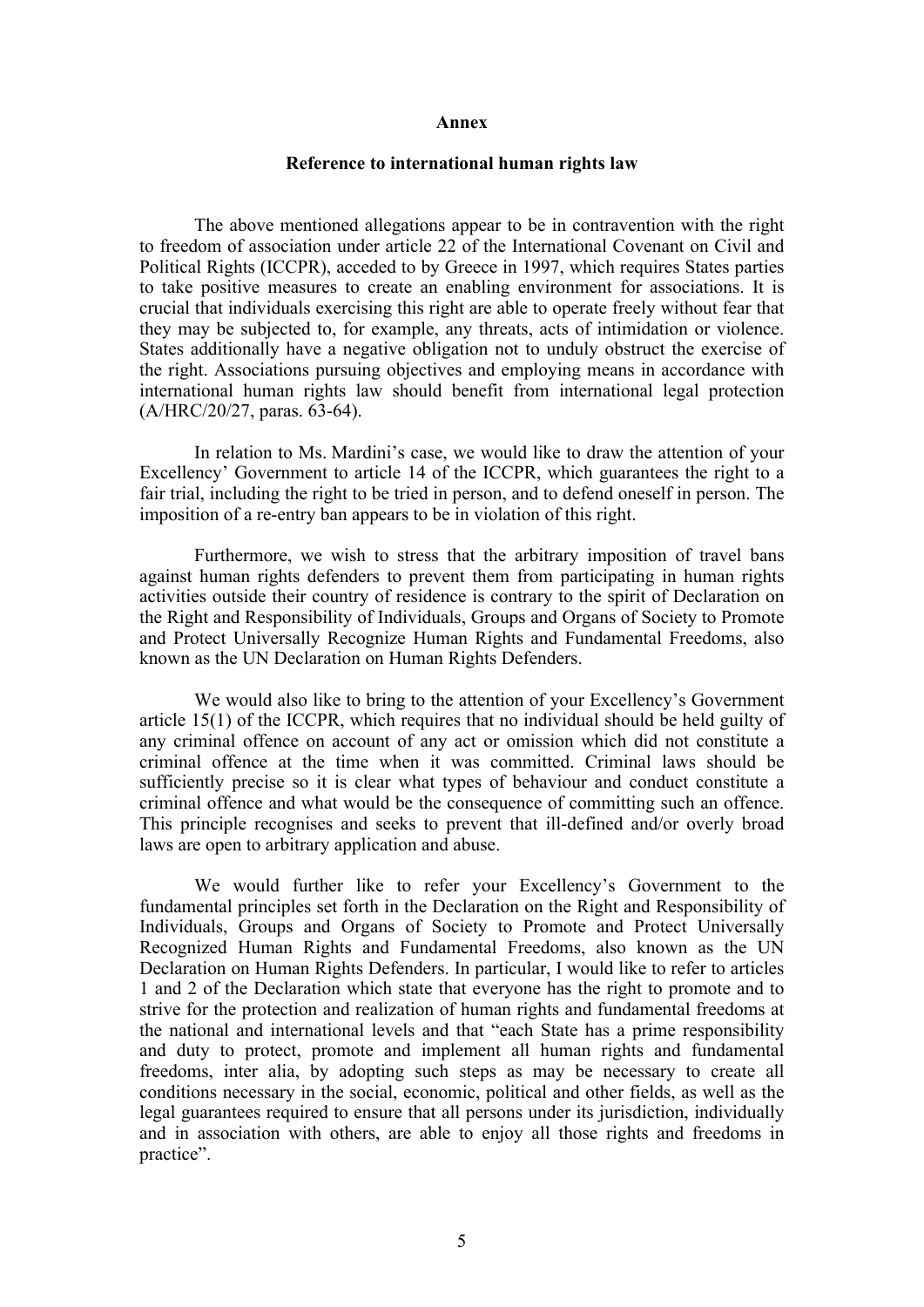Furthermore, we would like to bring to the attention of your Excellency'<sup>s</sup> Government the following provisions of the UN Declaration on Human Rights Defenders:

- - Article 5 point c), which provides for the right to communicate with non-governmental or intergovernmental organizations;
- Article 6 point a), which provides for the right to know, seek, obtain, receive and hold information about all human rights and fundamental freedoms;
- Article 6 points b) and c), which provides for the right to freely publish, impart or disseminate information and knowledge on all human rights and fundamental freedoms, and to study, discuss and hold opinions on the observance of these rights;
- - Article 12, Paragraphs 2 and 3, which provides that the State shall take all necessary measures to ensure the protection of everyone against any violence, threats, retaliation, de facto or de jure adverse discrimination, pressure or any other arbitrary action as <sup>a</sup> consequence of his or her legitimate exercise of the rights referred to in the Declaration.

We would like to refer also to the Human Rights Council Resolution 31/32 which in Paragraph 10 underlines the legitimate role of human rights defenders in mediation efforts, where relevant, and in supporting victims in accessing effective remedies for violations and abuses of their economic, cultural rights, including for members of impoverished communities, groups and communities vulnerable to discrimination, and those belonging to minorities and indigenous peoples.

We would like to once again draw your Government'<sup>s</sup> attention to the repor<sup>t</sup> of the Special Rapporteur on the situation of human rights defenders' repor<sup>t</sup> to the 37th session of the Human Rights Council, which recommends that States "ensure that [human rights defenders] are not threatened with or subject to arrest, detention or deportation when reporting crimes, labour rights violations, and other forms of human rights violations" and that States avoid "any criminalization, stigmatization, impediment, obstruction or restriction... (including in assistance provided by local authorities, such as regional or municipal bodies) that is contrary to international human rights law".

In addition, we would like to refer to the repor<sup>t</sup> of the Special Rapporteur on the human rights of migrants, on the right to freedom of association of migrants and their defenders (A/HRC/44/42). In this report, the Special Rapporteur recommended States to ensure that criminal justice laws are not misused to punish migration related humanitarian acts or to harass civil society organizations that work with migrants; and to ensure that all legislation concerning smuggling and trafficking has humanitarian exceptions applicable to persons and organizations that conduct humanitarian assistance or provide aid to migrants without criminal intent (para. 89, (l) and (p)).

We would also like to highlight the repor<sup>t</sup> of the Special Rapporteur on trafficking in persons, especially women and children to the Human Rights Council in 2018, (A/HRC/38/45). In this context we would like to recall the Special Rapporteur'<sup>s</sup> recommendation in paragraph 71 calling on States to ensure that organizations and